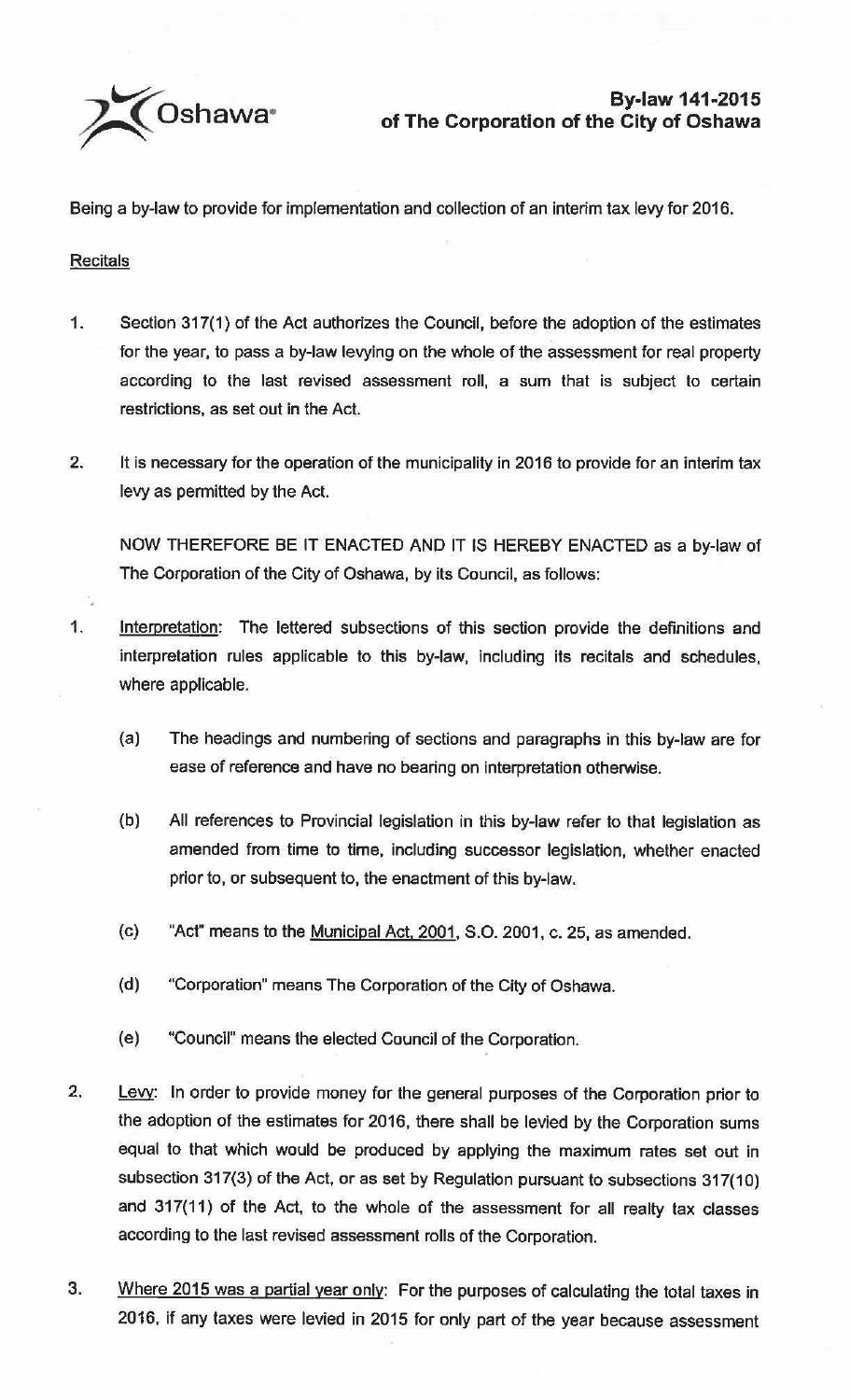was added to the assessment roll during 2015, an amount shall be added equal to the additional taxes that would have been levied if the taxes had been levied for the entire year.

- 4. Where property was non-rateable in 2015: Taxes shall be levied on a property that is rateable for local municipal purposes for 2016 even if the property was not rateable for local municipal purposes for 2015.
- 5. Collection: Notwithstanding the provisions of any previous by-laws of the Corporation or of The Corporation of the Township of East Whitby, which may have set the time for payment of rates, taxes and assessment, the taxes levied under this by-law shall be collected in two installments. The first installment is due on the 29th day of February 2016, and the second installment is due on the 29th day of April 2016. Notwithstanding the foregoing, all arrears of rates, taxes and assessments levied and imposed in any year prior to the current year (plus penalties and interest thereon} must be paid before any installment of the taxes for the current year is paid. Upon default in payment of any installment, the privilege of payment by installments shall be forfeited and the subsequent installment or installments shall immediately become payable.
- 6. Penalties/Interest: Any installment or part of any installment of taxes not paid on or before the day prescribed by section 5 of this by-law for payment of such installment shall be subject to a percentage charge which shall be added to and collected with the taxes and which shall be calculated as one and one-quarter per centum (1¼%) of such installment or part of such installment on the first day of default. Any installment or part of any installment of taxes not paid on or before the day prescribed by section 5 of this by-law for payment of such installment shall also be subject to an interest charge which shall be added to and collected with the taxes and which shall be calculated as one and one-quarter per centum (1¼%) of such installment or part of such installment on the first day of each calendar month thereafter in which default continues.
- 7. Part Payment: The Executive Director, Finance Treasurer and the Manager, Taxation and Revenue Services may accept part payment from time to time on account of any rates and assessments and may give a receipt for that payment. Notwithstanding the foregoing, acceptance of any part payment shall not affect the collection of the percentage charge imposed and collectable under section 6 of this by-law In respect of non-payment of any taxes or any installment of taxes.
- 8. Payment methods: The rates, taxes and assessments imposed by this by-law may be paid either in full or by installments, as provided by section 5 of this by-law, to the credit of the Treasurer of the Corporation at any Oshawa branch of any Chartered Bank of Canada or Trust Company.
- 9. Mailing of Notice: The Manager, Taxation and Revenue Services shall cause to be mailed to the address of the residence or place of business of the person taxed, the tax notice as contemplated by subsection 343(6) of the Act.